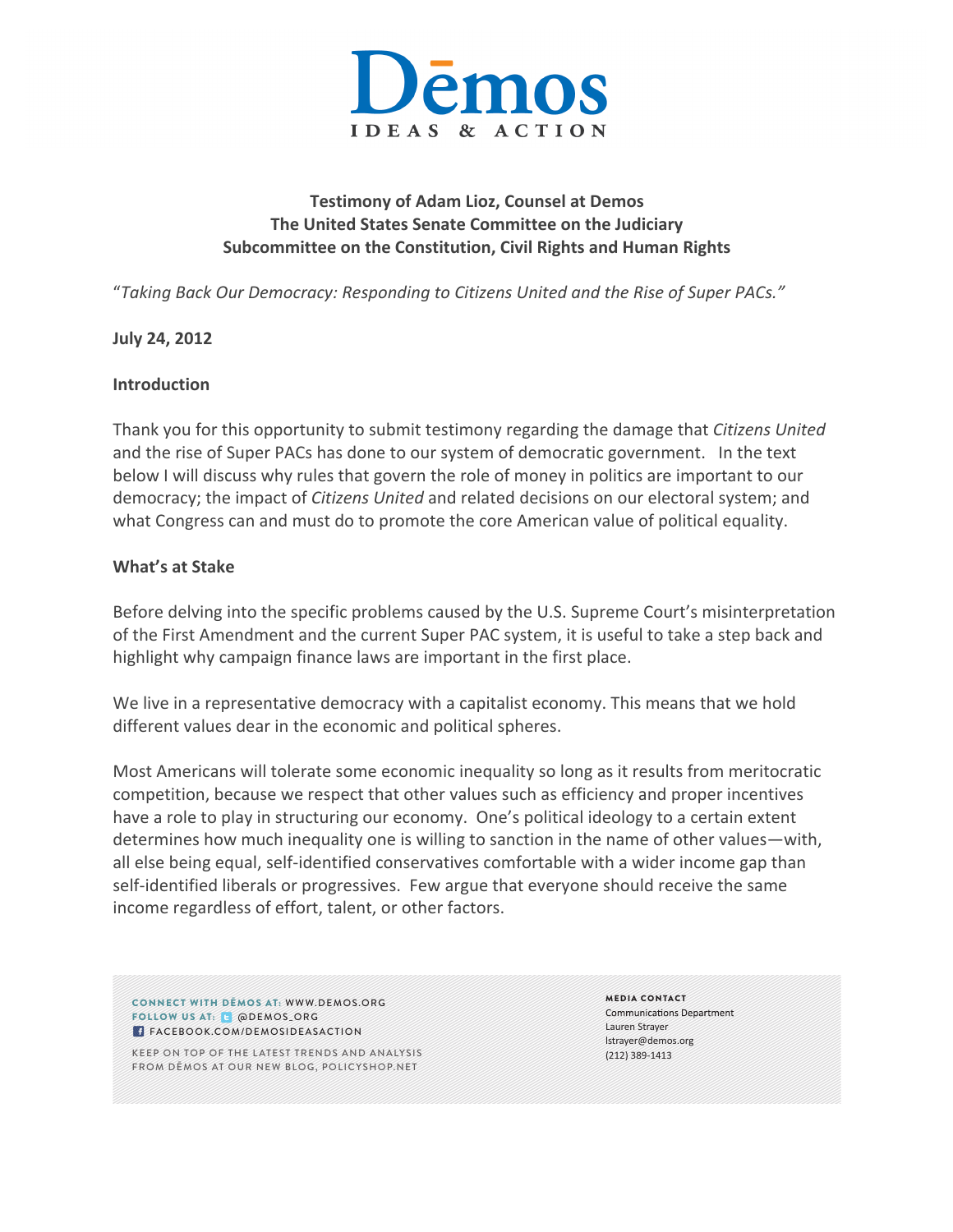Political equality, on the other hand, is a core American value. Regardless of partisan or ideological affiliation, the vast majority of Americans agree that it is critical that we all come to the political table as equals. Through multiple amendments and Supreme Court decisions, the concept of political equality ("one person, one vote") has become a core constitutional principle.

But, we cannot maintain a democracy of equal citizens in the face of significant economic inequality if we allow those who are successful (or lucky) in the economic sphere to translate wealth directly into political power. Our democratic public sphere is where we set the terms for economic competition. It is where we decide—as equals—how much inequality, redistribution, regulation, pollution we will tolerate. These choices gain legitimacy from the fact that we all had the opportunity to have our say. If incumbents are able to rig the rules in favor of their own success it undermines the legitimacy of the economic relations in society.

In short, democracy must write the rules for capitalism, not the other way around. And, the only way to ensure this happens is to have some mechanism for preventing wealthy individuals and institutions from translating their wealth into political power. Campaign finance rules are that mechanism. These common sense restrictions on the unfettered use of private wealth for public influence are the bulwarks or firewalls that enable us to maintain our democratic values and a capitalist economy simultaneously. When we remove these protections, we risk creating a society in which private wealth and public power are one and the same.

## **The Problem:**

The core problem with our electoral system is that it gives a small number of wealthy individuals and institutions vastly outsized influence over who runs for office, who wins elections, and therefore who makes policy in the United States.

We know that financial resources make a huge difference in election campaigns. For decades, candidates who have raised the most money have won the vast majority of races—often more than 90% in a given year.<sup>1</sup> And, for decades, candidates have raised the majority of their funds from a tiny minority of very wealthy Americans.<sup>2</sup>

<sup>&</sup>lt;sup>1</sup> Bob Biersack, *The Big Spender Always Wins?*, Center for Responsive Politics: Open Secrets Blog, http://www.opensecrets.org/news/2012/01/big-spender-always-wins.html.<br> $^2$  Adam Lioz, The Role of Money in the 2002 Congressional Elections, U.S. PIRG Education Fund (2003).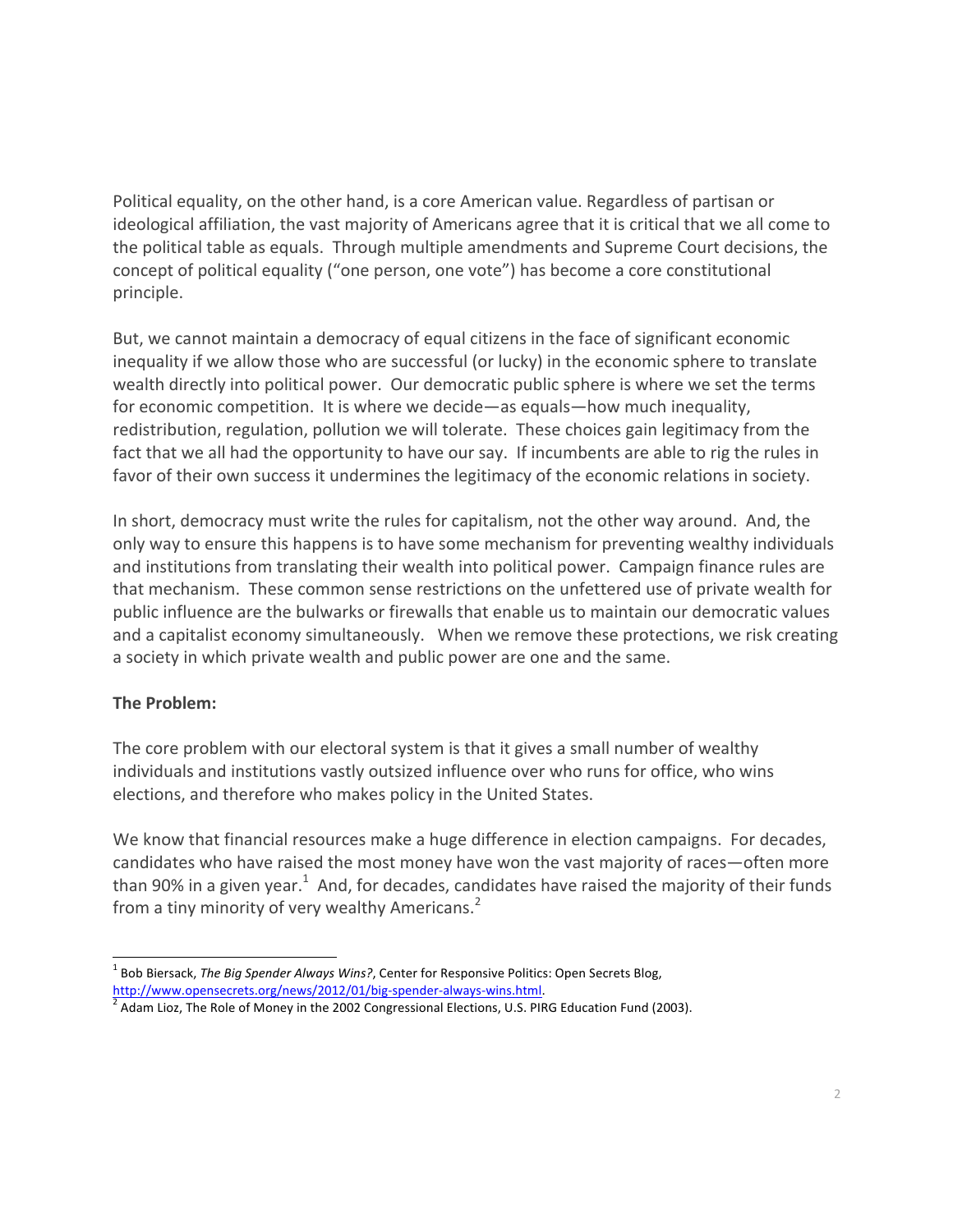This means that Americans who can afford to give thousands of dollars to political candidates or outside groups that support them are more likely to see candidates who share their views on the key issues of the day win office and assume positions of power. This is the influence of money on elections, rather than on politicians.

A second problem is the influence of money on politicians—the danger that winning candidates will feel more accountable to a narrow set of large donors than to the broad swath of constituents they are supposed to represent. This can lead to *quid pro quo* corruption—an officeholder supporting or opposing certain policies at the request of a donor. Or it can lead to a more subtle desire to please a political patron. A third and related problem is the appearance of corruption and the public's loss of confidence in the political system.

Wealthy contributors helping their favored candidates win elections or demanding their loyalty afterwards would not systemically skew politics or policy outcomes if these well-heeled donors were like the rest of us, if on average they had the same life experiences, opinions about issues, and political views as average-earning citizens.

But, unsurprisingly, this is not the case. We have long known that large campaign contributors are more likely to be wealthy, white, and male than average Americans. And recent research confirms that wealthy Americans have different opinions and priorities than the rest of the nation.

According to a nationwide survey funded by the Joyce Foundation during the 1996 congressional elections, 81% of those who gave contributions of at least \$200 reported annual family incomes greater than \$100,000. This stood in stark contrast to the general population at the time, where only 4.6% declared an income of more than \$100,000 on their tax returns.<sup>3</sup> Ninety-five percent of contributors surveyed were white and 80% were men.<sup>4</sup>

We also know that wealthy Americans hold different views than average-earning citizens. Investigators for the Joyce study cited above found that large donors are significantly more conservative than the general public on economic matters, tending to favor tax cuts over antipoverty spending.<sup>5</sup>

<sup>&</sup>lt;sup>3</sup> John Green, Paul Herrnson, Lynda Powell, and Clyde Wilcox. *Individual Congressional Campaign Contributors: Wealthy, Conservative and Reform-Minded* (1998).<br><sup>4</sup> Id.

 $5$  Id.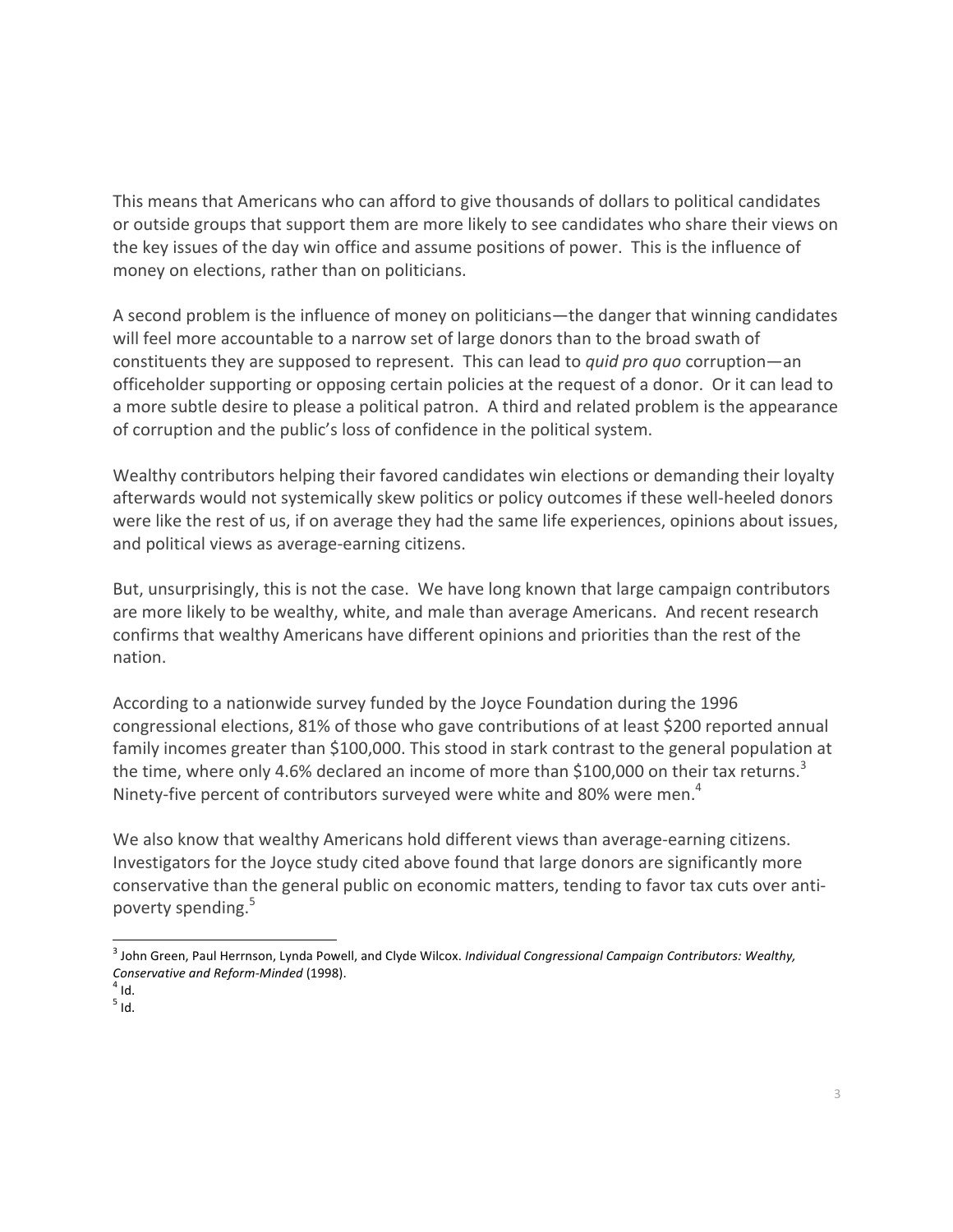A recent report by the Russell Sage Foundation confirms this finding. The authors surveyed "a small but representative sample of wealthy Chicago-area households."<sup>6</sup> They found meaningful distinctions between the wealthy respondents they surveyed and the general public on economic issues such as the relative importance of deficits and unemployment.

For example, wealthy respondents "often tend to think in terms of 'getting government out of the way' and relying on free markets or private philanthropy to produce good outcomes."<sup>7</sup> More wealthy respondents than average Americans listed deficits as the most important problem facing our country. Among those who did, "none at all referred only to raising revenue. Two thirds (65%) mentioned only cutting spending."<sup>8</sup> In spite of majority public support for raising taxes on millionaires, among respondents, "[t]here was little sentiment for substantial tax increases on the wealthy or anyone else."<sup>9</sup> And, in spite of recent scandals on Wall Street, "more than two thirds of [survey] respondents said that the federal government 'has gone too far in regulating business and the free enterprise system." $10$ 

Ultimately, it is harder for working and middle class families to get ahead in the U.S. because our political system causes our national priorities to be set by and for the wealthy minority who funds campaigns.

# **The Rise of Super PACs and (Sometimes Secret) Outside Spending**

A long line of Supreme Court decisions have restricted Americans' ability to curb the influence of wealthy donors through the democratic process. Recent court decisions have made a bad problem worse, and introduced two new problems as well: direct business spending on elections and overall lack of transparency of political spending.

Since the 1976 Supreme Court decision *Buckley v. Valeo*,<sup>11</sup> individuals have been permitted to spend unlimited money to support favored candidates. The 2010 decision in *Citizens United v.* 

<sup>&</sup>lt;sup>6</sup> Benjamin I. Page, Fay Lomax, Cook, and Rachel Moskowitz, *Wealthy Americans, Philanthropy, and the Common Good,* September 25, 2011 at 6; available at http://www.scribd.com/doc/75022549/Wealthy-Americans-Philanthropy-and-the- $\frac{\text{Common-Good}}{\text{7}}$ .

 $<sup>8</sup>$  Id. at 12.</sup>

 $<sup>9</sup>$  Id. at 13.<br><sup>10</sup> Id. at 15.</sup>

<sup>&</sup>lt;sup>11</sup> Buckley v. Valeo, 424 U.S. 1 (1976).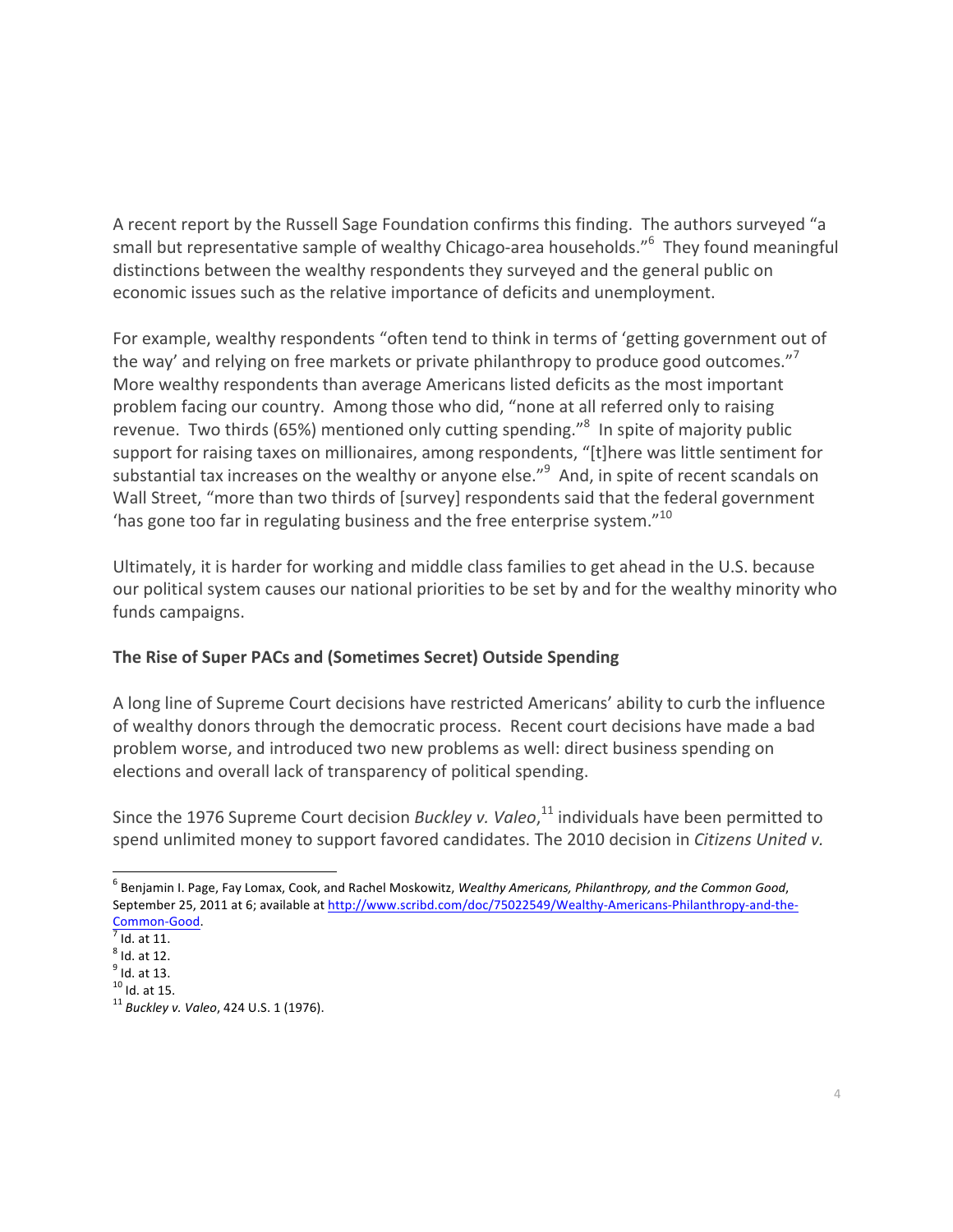*FEC*<sup>12</sup> allowed corporations to spend general treasury funds—wealth they have aggregated through the benefits of the corporate form-to influence elections. This decision, along with D.C. Circuit Court of Appeals decision in SpeechNow.org v. Federal Election Commission<sup>13</sup> and a subsequent FEC advisory opinion, $^{14}$  gave rise to Super PACs and opened the floodgates to record levels of private money, much of which cannot be traced to an original source.

Super PACs may raise unlimited funds from virtually any source as long as they do not contribute to or "coordinate" directly with a candidate or political party. They are fast becoming a favored tool for wealthy individuals and interests to use to drown out the voices of average citizens. At the end of the 2010 election cycle, there were 84 active super PACs.<sup>15</sup> As of July 10, 2012, there are more than 657 registered Super PACs which have raised a combined  $$242,335,123.^{16}$ 

In February 2012, Demos partnered with the U.S. PIRG Education Fund to release Auctioning *Democracy:* The Rise of Super PACs and the 2012 Election, an in-depth analysis of Super PAC fundraising. We found that Super PACs raised the lion's share of their funds from very wealthy individuals and for-profit businesses, and a small but significant portion of their funding is secret money, not traceable to its original source.

Wealthy individuals account for the biggest portion of Super PAC funding. Just 37 people, giving at least \$500,000 each, were responsible for more than half the itemized funds Super PACs raised from individuals between the advent of Super PACs in 2010 and the end of 2011.<sup>17</sup> Fully 93% of the itemized funds raised by Super PACs from individuals came in contributions of at least \$10,000, from just twenty-three out of every 10 million people in the U.S. population.<sup>18</sup>

Not surprisingly, recent Sunlight Foundation research shows that these ultra-elite \$10,000+ donors—"The One Percent of the One Percent"—are quite different than average Americans.

<sup>&</sup>lt;sup>12</sup> 130 S.Ct. 876 (2010).<br><sup>13</sup> SpeechNow.org v. FEC, 599 F.3d 686 (2010).<br><sup>14</sup> Federal Election Commission, Advisory Opinion 2010-11, available at <u>http://saos.nictusa.com/aodocs/AO%202010-11.pdf</u>.<br><sup>15</sup> Super PACs & the C

http://politicalspending.org/docs/CAPS-SuperPAC-report.pdf.<br><sup>16</sup> 2012 Outside Spending, by Super PACs, OpenSecrets.org at the Center for Responsive Politics,

http://www.opensecrets.org/outsidespending/summ.php?cycle=2012&chrt=V&type=S (last visited July 10, 2012).<br><sup>17</sup> Adam Lioz, Demos, & Blair Bowie, U.S. PIRG, Auctioning Democracy: The Rise of Super PACs and the 2012 Election available at http://www.demos.org/publication/auctioning-democracy-rise-super-pacs-and-2012-election.<br><sup>18</sup> Id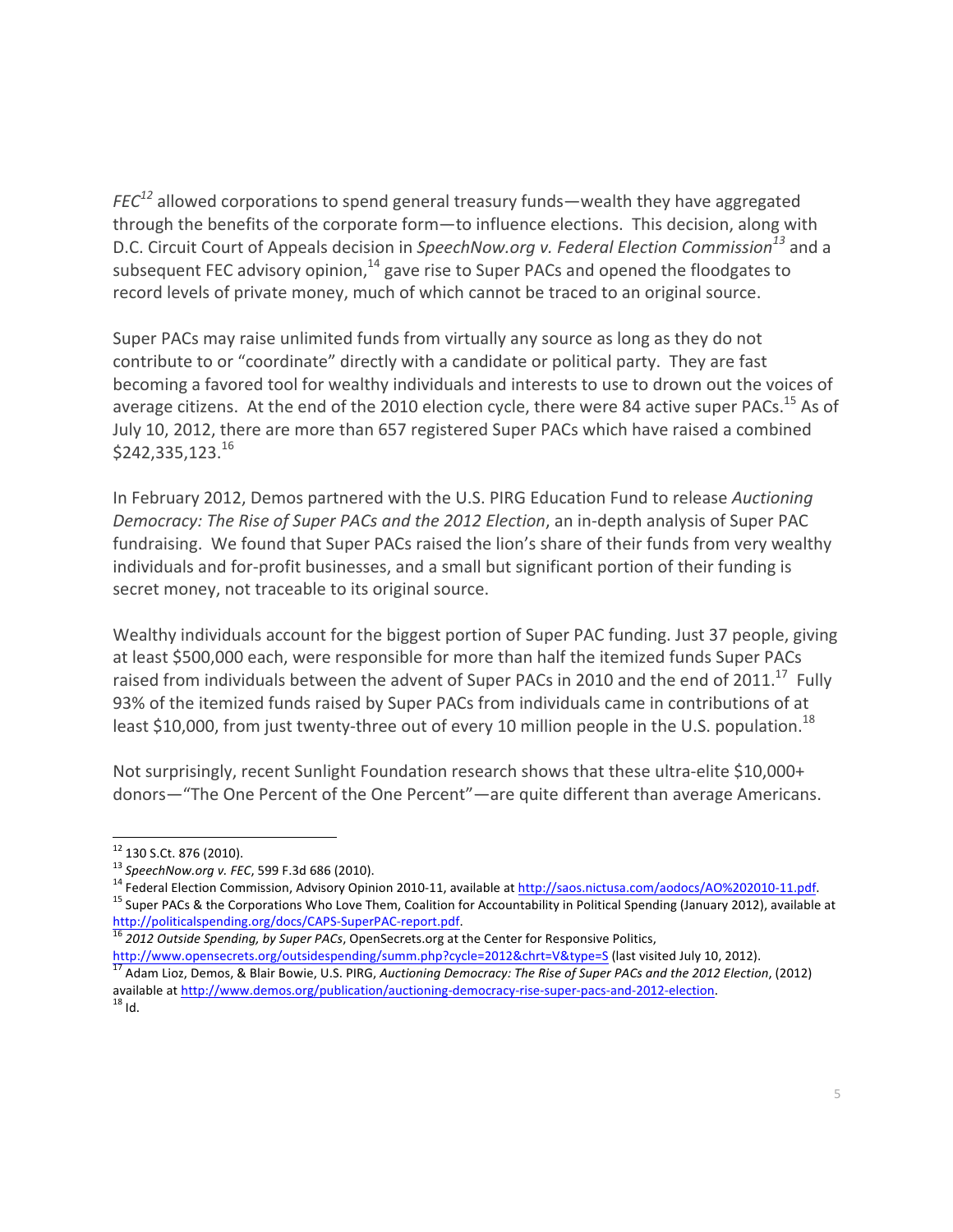In the 2010 election cycle, these 26,783 individuals were responsible for nearly a quarter of all funds contributed to politicians, parties, PACs, and independent expenditure groups.<sup>19</sup> Nearly 55% of these donors were affiliated with corporations and nearly 16% were lawyers or lobbyists.<sup>20</sup> More than 32% of them lived in New York City, Los Angeles, Chicago, or San Francisco, or Washington, DC. $^{21}$  The Super PAC system has further skewed political outcomes by giving even more power to even fewer people—who don't live, work, or think like the rest of us.

But in *Citizens United* the Roberts Court introduced new problems as well. More than 17% of the funds raised by Super PACs from their inception through the end of 2011 came from forprofit businesses.<sup>22</sup> Businesses play a critical role in our society and our national economy. But, contrary to the *Citizens United* ruling, for-profit businesses should not be permitted to spend treasury funds to influence elections. First, most businesses are constrained to participate only to maximize private profit, rather than out of regard for the public good. More important, this spending undermines political equality by allowing those who have achieved success in the economic sphere to translate this success directly into the political sphere.

In addition, our political system has become considerably less transparent as a result of *Citizens United.* In his opinion for the Court, Justice Kennedy relied on the proposition that voters would know who was funding campaign advertisements and thus would be able to judge the message accordingly.<sup>23</sup> But current federal disclosure laws do not provide shareholders and citizens with the "the information needed to hold corporations and elected officials accountable for their positions and supporters." $^{24}$  On the contrary, undisclosed political spending is on the rise, and Americans are increasingly in the dark about the money driving legislative and electoral outcomes.

Non-profit groups with meaningless names such as "Americans for Freedom" can accept unlimited contributions from anonymous donors. Their financial backers can remain anonymous because FEC regulations only require the identification of donors who specify that their funds were to be used for a particular political ad. "Americans for Freedom" can spend

<sup>&</sup>lt;sup>19</sup> http://sunlightfoundation.com/blog/2011/12/13/the-political-one-percent-of-the-one-percent/<br><sup>20</sup> ld.<br><sup>21</sup> ld.<br><sup>22</sup> Adam Lioz & Blair Bowie, *Auctioning Democracy*, supra note 8 at 6.<br><sup>23</sup> Citizens United, 130 S.Ct. a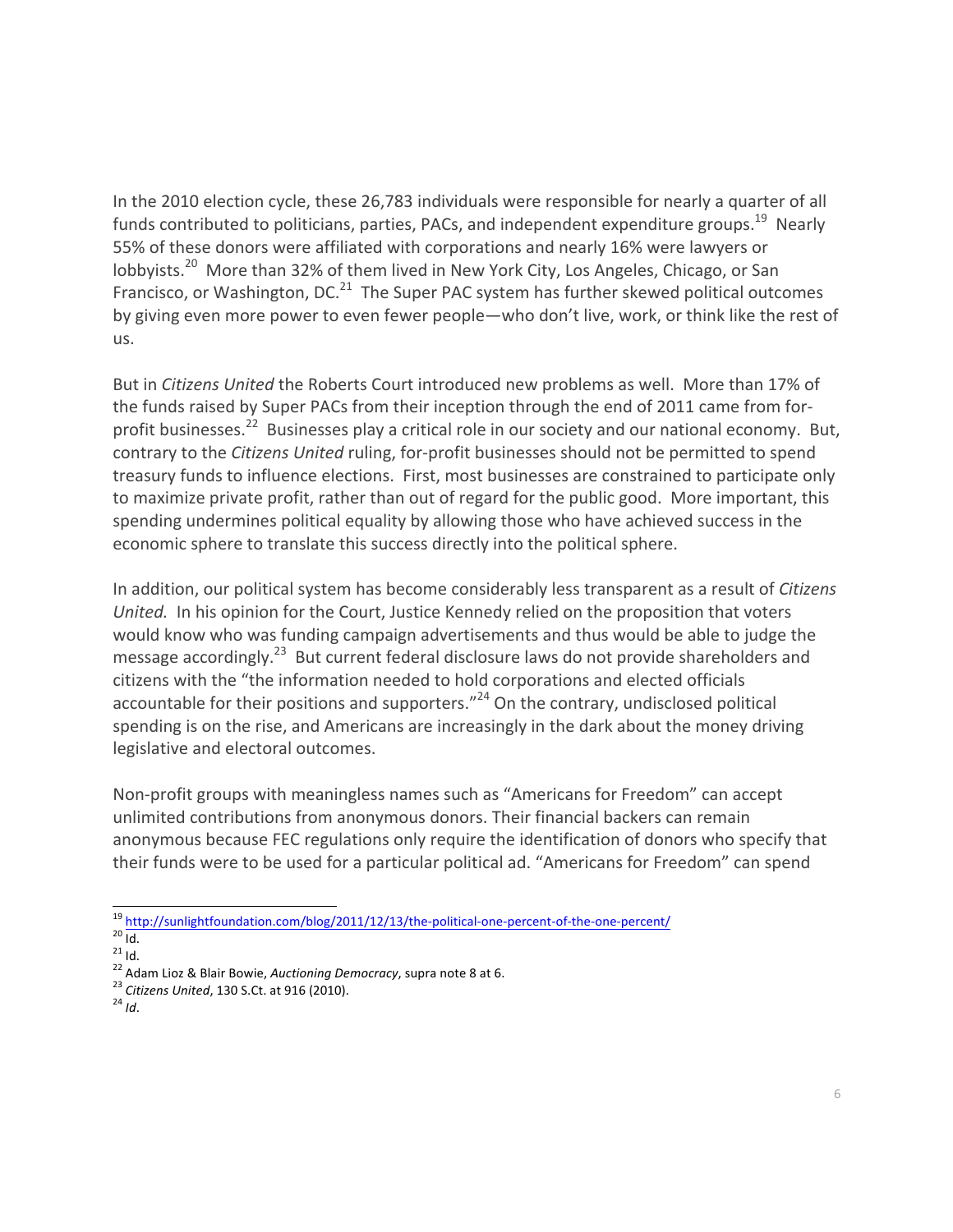this dark money itself. Or it can direct the money to independent or affiliated political committees. While political committees are required to disclose their funders, there is no true informational value for a voter to learn that "Americans Who Love Freedom" (a Super PAC) is funded by "Americans for Freedom" (a nonprofit). The real identity of the source of the money remains hidden.

A small but significant portion of the money raised by Super PACs cannot be traced back to its original source. As mentioned above, Super PACs are required to report their donors, but they are permitted to accept contributions from organizations—such as  $501(c)(4)$  nonprofits and trade associations—that are not legally required to report theirs. Six point four percent of the funds given to Super PACs between 2010 and the end of 2011 were secret, not traceable to an original source.<sup>25</sup> Nearly 20% of active Super PACs received money from untraceable sources in 2011.<sup>26</sup>

The 6.4% figure cited above greatly underestimates the total amount of secret money in the system. "Dark money" outside groups often spending directly rather than through Super PACs. In the 2010 election, undisclosed political spending by outside groups was already revealing some troubling trends. Groups such as  $501(c)(4)$  and  $501(c)(6)$  non-profit organizations reported spending over \$130 million that cycle, meaning that over 46 percent of the outside spending in the election was unaccountable.<sup>27</sup> Moreover, seven of the top ten outside spending groups did not disclose the identities of their funders, which accounted for almost threequarters of all of the outside spending directed to influence the 2010 election.<sup>28</sup>

The FEC recently projected that the total amount spent during the 2012 election cycle could top \$11 billion—shattering previous records.<sup>29</sup> The sources of much of this money will not be fully disclosed. As Norman Ornstein of the American Enterprise Institute recently observed, "We're back to the Nixon era, the era of undisclosed money, of big cash amounts and huge interests that are small in number dominating American politics." $30$  This denies voters the opportunity to

<sup>25</sup> Adam Lioz & Blair Bowie, *Auctioning Democracy*, supra note 8 at 4.<br><sup>26</sup> *Id.*<br><sup>27</sup> Public Citizen, 12 Months After: The Effects of Citizens United on Elections and the Integrity of the Legislative Process (2011),

available at http://www.citizen.org/documents/Citizens-United-20110113.pdf.<br>
<sup>28</sup> Id.<br>
<sup>29</sup> Message from FEC Chair Caroline C. Hunter, January 15, 2012, available at<br>
http://www.fec.gov/pages/fecrecord/2012/january/message

<sup>&</sup>lt;sup>30</sup> Andy Kroll, Follow the Dark Money, Mother Jones Magazine, (July/August 2012), available at http://www.motherjones.com/politics/2012/06/history-money-american-elections.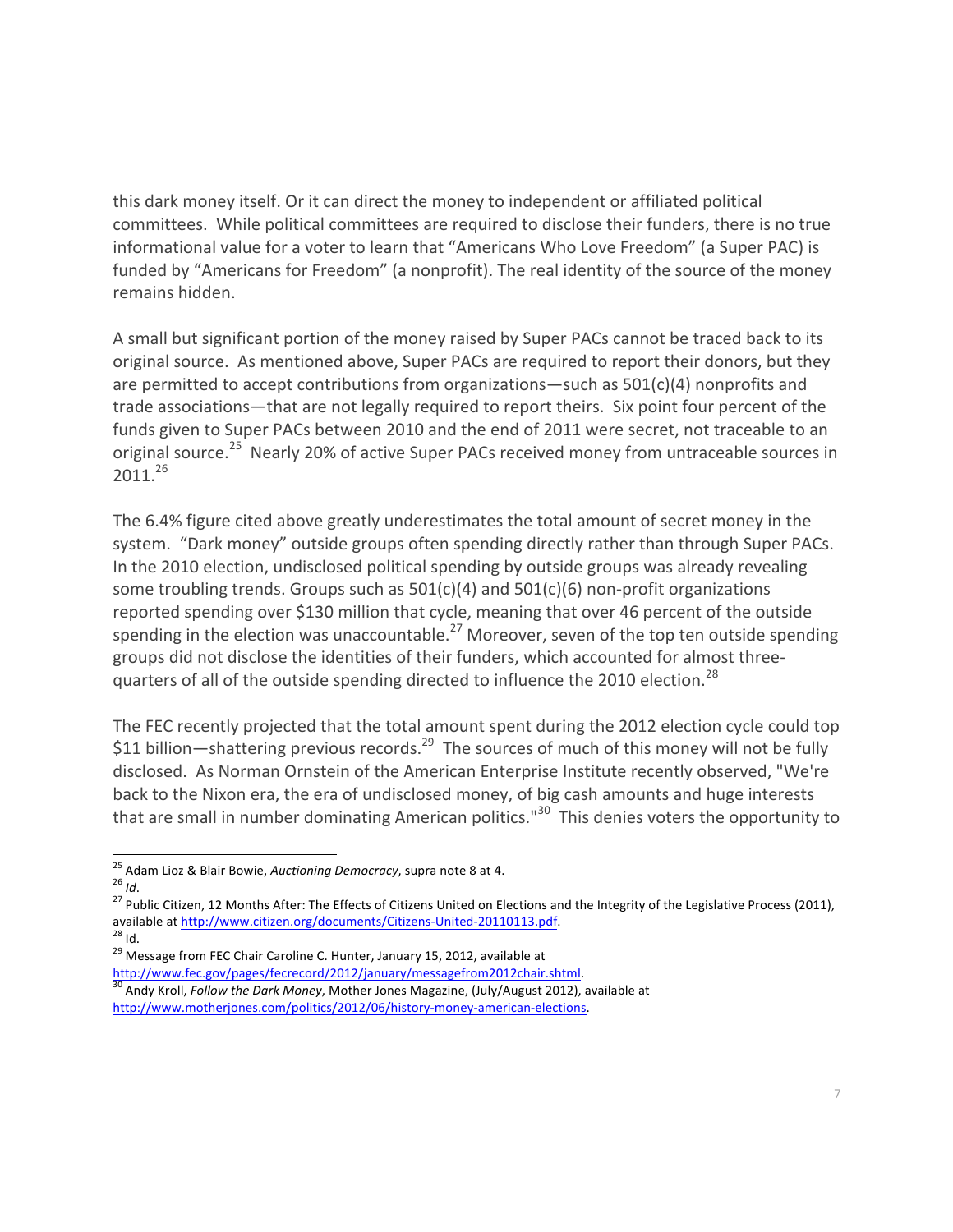"follow the money" and understand the motives behind the messages that are flooding their airwaves during the weeks leading up to an election.

In addition to giving the wealthy an outsized political voice and skewing policy outcomes, large contributions and secret spending are demonstrably eroding public confidence in our political system. In *Citizens United*, Justice Kennedy confidently predicted that "[t]he appearance of influence or access, furthermore, will not cause the electorate to lose faith in democracy." $31$ 

Unfortunately, Justice Kennedy's confidence was misplaced. Polling has shown time and again that that big money in elections reduces Americans' trust in government. From 2001 to 2011, the United States fell from the 16th least-corrupt country on Transparency International's Corruption Perceptions Index to 24th place, and "nearly three in four Americans believe that corruption has increased over the last three years."<sup>32</sup> The World Bank also reported recently that corruption controls in the United States had weakened since the late 1990s and that it now trails most developed nations. $33$ 

## **Solutions**

Congress, the President, federal agencies, and state legislatures can all act to reform our system. Because the Supreme Court had tied its hands, the U.S. Congress cannot immediately ban Super PACs or limit outside spending—but there is plenty it can do. Congress should:

*Propose a constitutional amendment to clarify that Congress and the states may regulate individual and corporate political contributions and spending.* Short of a dramatic shift in Supreme Court jurisprudence, the only way to break the dominance of wealthy individuals and institutions over our elections is to amend the U.S. Constitution to clarify that the First Amendment was never intended as a tool for use by corporations and the wealthy to dominate the political arena. To truly solve the problem, an amendment must overturn *Buckley*, not just *Citizens United*.

<sup>&</sup>lt;sup>31</sup> *Citizens United*, 130 S.Ct. at 910.<br><sup>32</sup> Eduardo Porter, The Spreading Scourge of Corporate Corruption, The New York TIMES, (July 10, 2012), available at<br>http://www.nytimes.com/2012/07/11/business/economy/the-spreadi

<sup>33</sup> Id. See also "Worldwide Governance Indicators: Country Data Report for United States, 1996-2010," THE WORLD BANK, available at http://info.worldbank.org/governance/wgi/pdf/c228.pdf.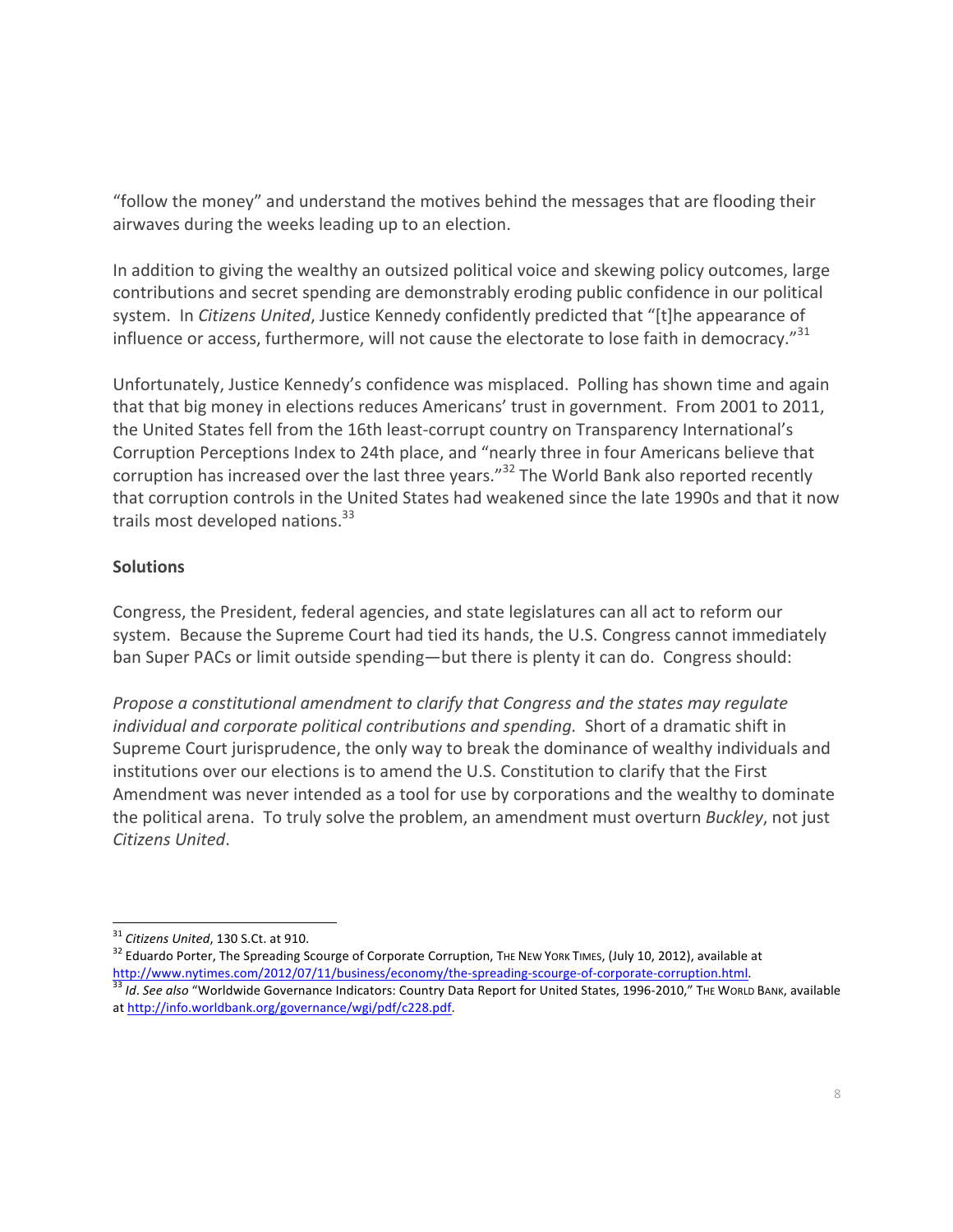Amending the Constitution will require the support of two-thirds of both the House of Representatives and the Senate and then ratification by three-fourths of the state legislatures. This is, admittedly, a very high bar. But, we have reached this high bar in the past, often specifically to expand political participation and vindicate the core value of political equality. The Fourteenth, Fifteenth, Nineteenth, and Twenty-Sixth Amendments all extended the right to political participation to previously disempowered groups while limiting the disproportionate political influence of existing stakeholders.

In addition, public opinion is clearly on the side of reform. Since *Citizens United* was handed down, large majorities of Americans from both parties have indicated that they opposed the ruling.<sup>34</sup> Polls from around the time of the decision showed that 72% of Americans supported "backed congressional action to curb the ruling"<sup>35</sup> and nearly 80% would support a constitutional amendment.<sup>36</sup>

*Propose and confirm only judges and justices who understand the importance of political* equality and who will interpret the First Amendment properly. The vast majority of Americans understand that the First Amendment was intended to promote robust political participation by all the people, not lock in the privileges of wealthy individuals and institutions. We need the next generation of judges and justices to break from the Roberts Court's antiregulatory orthodoxy and give Congress, states, and localities more flexibility to promote political equality, safeguard our democracy, and strike the proper balance between liberty and equality.

*Encourage small political contributions by providing vouchers or tax credits.* Encouraging millions of average-earning Americans to make small contributions can help counter-balance the influence of the wealthy few. Several states provide refunds or tax credits for small political contributions, and the federal tax code did the same between 1971 and 1986.<sup>37</sup> Past experience suggests that a well-designed program can motivate more small donors to

<sup>&</sup>lt;sup>34</sup> Stan Greenberg and James Carville, Democracy Corps, Erica Seifert, Greenberg Quinlan Rosner, & David Donnelly, Public Campaign Action Fund, "Two vears after Citizens United, voters fed up with money in politics," (January 19, 2012), available at http://campaignmoney.org/files/DemCorpPCAFmemoFINAL.pdf; Dan Egan, *Poll: Large majority opposes Supreme Court's* decision on campaign financing, WASHINGTON POST, (February 17, 2010), available at http://www.washingtonpost.com/wpdyn/content/article/2010/02/17/AR2010021701151.html.<br><sup>35</sup> Id.<br><sup>36</sup> Hart Research Associates poll available at <u>http://freespeechforpeople.org/</u><br><sup>37</sup> Thomas Cmar, *Towards a Small Donor Democracy: The Past and Future of Inc* 

PIRG Education Fund (2004).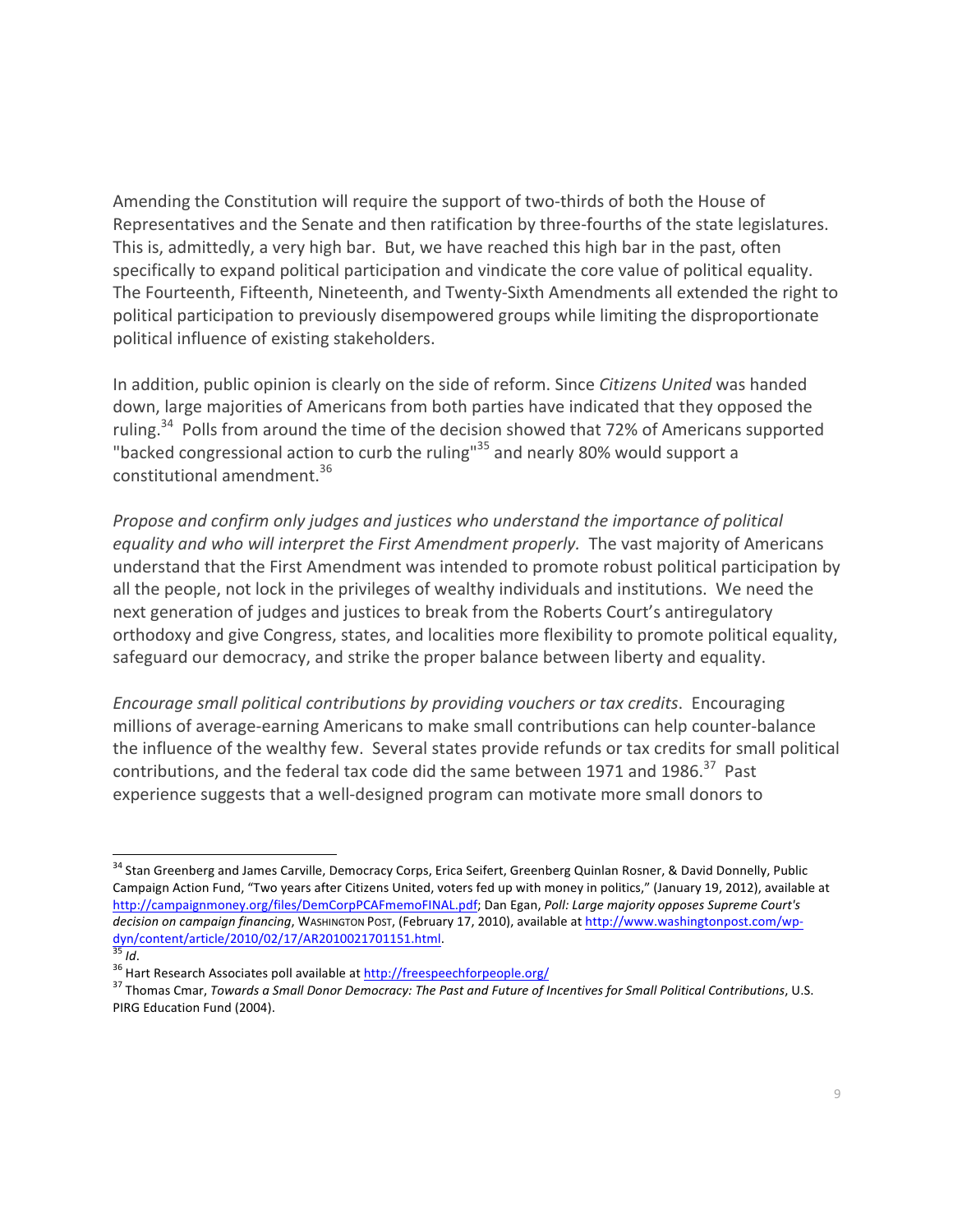participate.<sup>38</sup> An ideal program would provide vouchers to citizens up front, eliminating disposable income as a factor in political giving.<sup>39</sup>

*Match* small contributions with public resources to encourage small donor participation and provide candidates with additional clean resources. Candidates who demonstrate their ability to mobilize support in their districts should receive a public grant to kick-start their campaign, and be eligible for funds to match further small donor fundraising. This would both encourage average citizens to participate in campaigns and enable candidates without access to big-money networks to run viable campaigns for federal office.

*Require robust disclosure of all contributions and expenditures used to influence elections.* Voters have the right to know who is attempting to influence our elections and to whom their elected officials may feel accountable once elected.

*Protect the interests of shareholders whose funds may currently be used for political expenditures* without their knowledge or approval. Congress should require for-profit corporations to obtain the approval of their shareholders before making any electoral expenditures; and require any for-profit corporation to publicly disclose any contributions to a  $501(c)(4)$  organization that either makes an independent expenditure or contributes to a Super PAC.

Tighten rules on coordination. Current rules prohibiting coordination between Super PACs and candidates are riddled with loopholes. The Federal Election Commission should issue stronger regulations that establish legitimate separation between candidates and Super PACs. For example, the Commission could prevent candidates from raising money for Super PACs; prevent a person from starting or working for a Super PAC supporting a particular candidate if that person has been on the candidates official or campaign staff within two years; and prevent candidates from appearing in Super PAC ads (other than through already-public footage). If the FEC refuses to act, Congress can pass legislation codifying these common-sense rules.

#### **Conclusion**

 $^{38}$  ld.<br> $^{39}$  See Bruce Ackerman and lan Ayres, Voting with Dollars: A New Paradigm for Campaign Finance (2002).